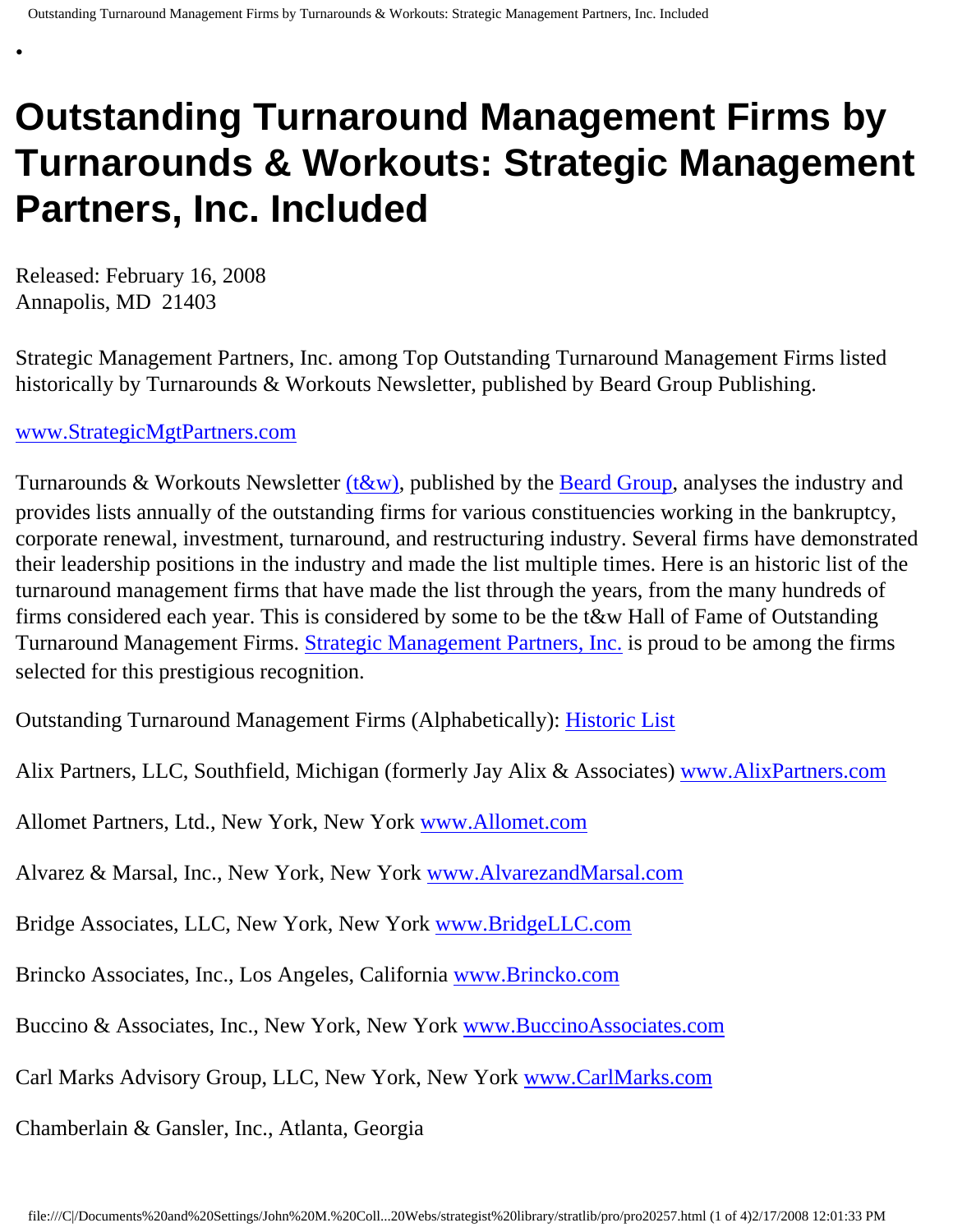Outstanding Turnaround Management Firms by Turnarounds & Workouts: Strategic Management Partners, Inc. Included

Conway MacKenzie & Dunleavy, Birmingham, Michigan [www.c-m-d.com](http://www.c-m-d.com/)

Chrysalis Management Group, LLC, Los Angeles, California [www.ccpfund.com](http://www.ccpfund.com/)

Deloitte Consulting, New York, New York [www.Deloitte.com](http://www.deloitte.com/)

Development Specialists, Inc., Chicago, Illinois [www.dsi.biz](http://www.dsi.biz/)

Durkee Sharlit Associates, Los Angeles, California

Executive Sounding Board Associates, Philadelphia, Pennsylvania [www.esba.com](http://www.esba.com/)

Focus Management Group, Tampa, Florida [www.focusmg.com](http://www.focusmg.com/)

FTI Consulting, Inc., New York, New York (formerly PriceWaterhouseCoopers) [www.FTIconsulting.](http://www.fticonsulting.com/) [com](http://www.fticonsulting.com/)

Getzler Henrich & Associates, LLC, New York, New York [www.GetzlerHenrich.com](http://www.getzlerhenrich.com/)

Goldin Associates, LLC, New York, New York [www.GoldinAssociates.com](http://www.goldinassociates.com/)

Hadco International, Conroe, Texas [www.HadcoInternational.com](http://www.hadcointernational.com/)

Huron Consulting Group, Chicago, Illinois (includes Glass & Associates, Inc. and Pate Winters & Stone) [www.HuronConsultingGroup.com](http://www.huronconsultinggroup.com/)

Hamstreet & Associates, Portland, Oregon [www.Hamstreet.net](http://www.hamstreet.net/)

Lake Pointe Partners, LLC, Chicago, Illinois (includes Turnaround & Crisis Management) [www.](http://www.lakepointepartners.com/) [LakePointePartners.com](http://www.lakepointepartners.com/)

Kibel, Green, Inc., Santa Monica, California [www.KibelGreen.com](http://www.kibelgreen.com/)

Mesirow Financial Consulting, LLC, New York, New York [www.MesirowFinancial.com](http://www.mesirowfinancial.com/)

Morris Anderson & Associates, Ltd., Des Plaines, Illinois [www.Morris-Anderson.com](http://www.morris-anderson.com/)

NachmanHaysBrownstein Inc., Narberth, Pennsylvania [www.NHBteam.com](http://www.nhbteam.com/)

Nightingale & Associates LLC, Stamford, Connecticut [www.Nightingale.biz](http://www.nightingale.biz/)

Pace Group, Dallas, Texas

Palmieri Company, New York, New York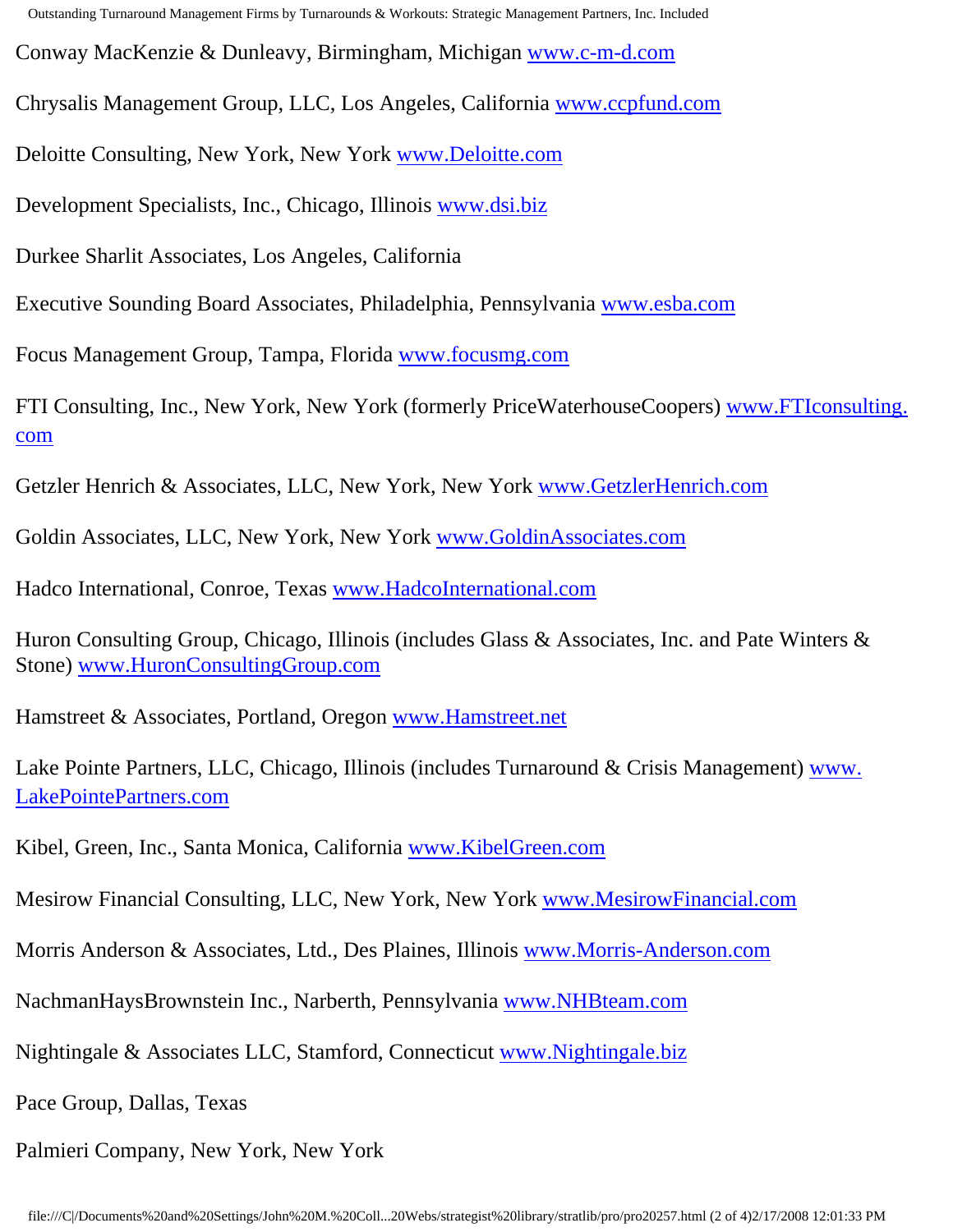PriceWaterhouseCoopers Business Regeneration Services, Dallas, Texas [www.pwc.com](http://www.pwc.com/)

Sigoloff & Associates, Santa Monica, California

Strategic Management Partners, Inc., Annapolis, Maryland [www.StrategicMgtPartners.com](http://www.strategicmgtpartners.com/)

XRoads Solutions Group, Santa Ana, California (formerly Crossroads Capital Partners) [www.XRoadsllc.](http://www.xroadsllc.com/) [com](http://www.xroadsllc.com/)

End of Historic List

Our Firm: [Strategic Management Partners, Inc.](http://www.turnaroundmanagement.us.com/)

[Strategic Management Partners, Inc.](http://www.strategicmanagementpartnersinc.com/) is a nationally recognized turnaround management, corporate renewal governance and equity capital investing firm. Helping clients support litigation, recover assets, restore value to troubled portfolio companies, prepare entities for 'cash out' at maximum value, interim executive leadership, and invest private equity in underperforming distressed troubled opportunities. Advisors to Presidents Bush(41 and 43), Clinton, and Yeltsin, World Bank, EBRD, Company Boards, and Equity Capital Investors on leadership, governance, turnaround management and equity investing. Turnarounds & Workouts Magazine has twice named SMP among the [Top Outstanding Turnaround](http://members.aol.com/Strategist/twtop12.html) [Management Firms](http://members.aol.com/Strategist/twtop12.html). SMP was named [2007 Maryland Small Business of the Year](http://members.aol.com/Stratlib3/mccsbyr.html) and received the Governor's Citation as a special tribute to honor their selection from Governor Martin J. O'Malley, The State of Maryland.

Our Leader:

[John M. Collard](http://www.strategistlibrary.com/) is Chairman of Annapolis, Maryland-based Strategic Management Partners, Inc. (410- 263-9100, [www.StrategicMgtPartners.com](http://www.strategicmgtpartners.com/) ) and specializes in interim executive leadership, asset recovery, corporate renewal governance, and investing in underperforming distressed troubled companies. He is [Past Chairman of the Turnaround Management Association](http://members.aol.com/Strategist/pastchair.html), a Certified Turnaround Professional, and brings 35 years senior C-Level operating leadership, \$85M asset recovery, 40+ transactions worth \$780M+, and \$80M fund management expertise to run troubled companies, and advise company boards, litigators, institutional and private equity investors.

[#](http://members.aol.com/Strategist/home.html)[#](http://members.aol.com/Strategist/sitemap.html)[#](http://members.aol.com/Strategist/urllist.txt)

Reference:

[www.StrategicMgtPartners.com](http://www.strategicmgtpartners.com/)